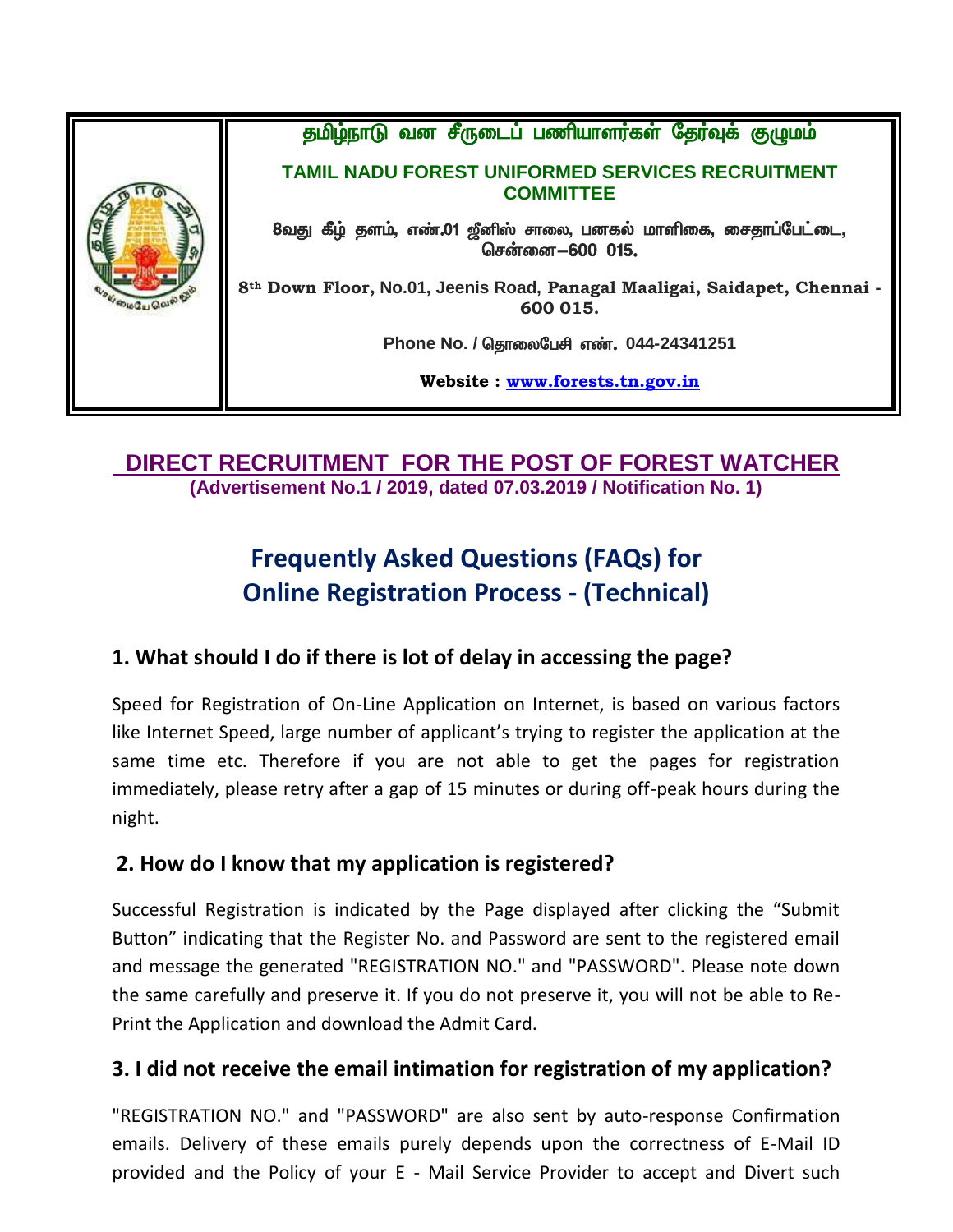emails under Bulk or Spam Mails or bounce back such mails without accepting it due to heavy number of emails generated by our Applications.

### **4. How do I re-confirm that my application is saved?**

In case of doubt about the successful Registration, applicants are advised to visit the Page for Printing of Application, generate the Printout and preserve the soft copy and hard copy (printout) of the Application.

### **5. I got Blank / Zero Registration No. after submission of application online?**

Candidates are advised to Re-Register the Application and check the Printout through Re In rare cases Candidates may get Zero (0) Registration No. with valid Password. - Print Application.

# **6. After filling up the complete form, I got Blank Screen / Internet got disconnected / My PC closed / hanged / shutdown. Is my application saved / registered?**

Please refer to Point No.4. If you do not get the application printout through Print option, your application is not saved. Please re-apply.

### **7. I did not receive the acknowledgement / reply to my email communication?**

"Reply to" Email Id for the Application is created for the convenience of the applicants for genuine communications. Please do not use this address to send back the email s for "Acknowledgment", "Vacation Mail", "Friendship Offers", "Sales Offers" etc. Our Email Server is configured to delete such emails automatically.

### **8. What details should I retain while replying to auto-response emails?**

While writing back by replying the confirmation emails for genuine problem, please retain the text containing "REGISTRATION NO." and "PASSWORD" details on the email.

## **9. If I have to write to you regarding a problem in filling up the application Online, what details are to be provided by me ?**